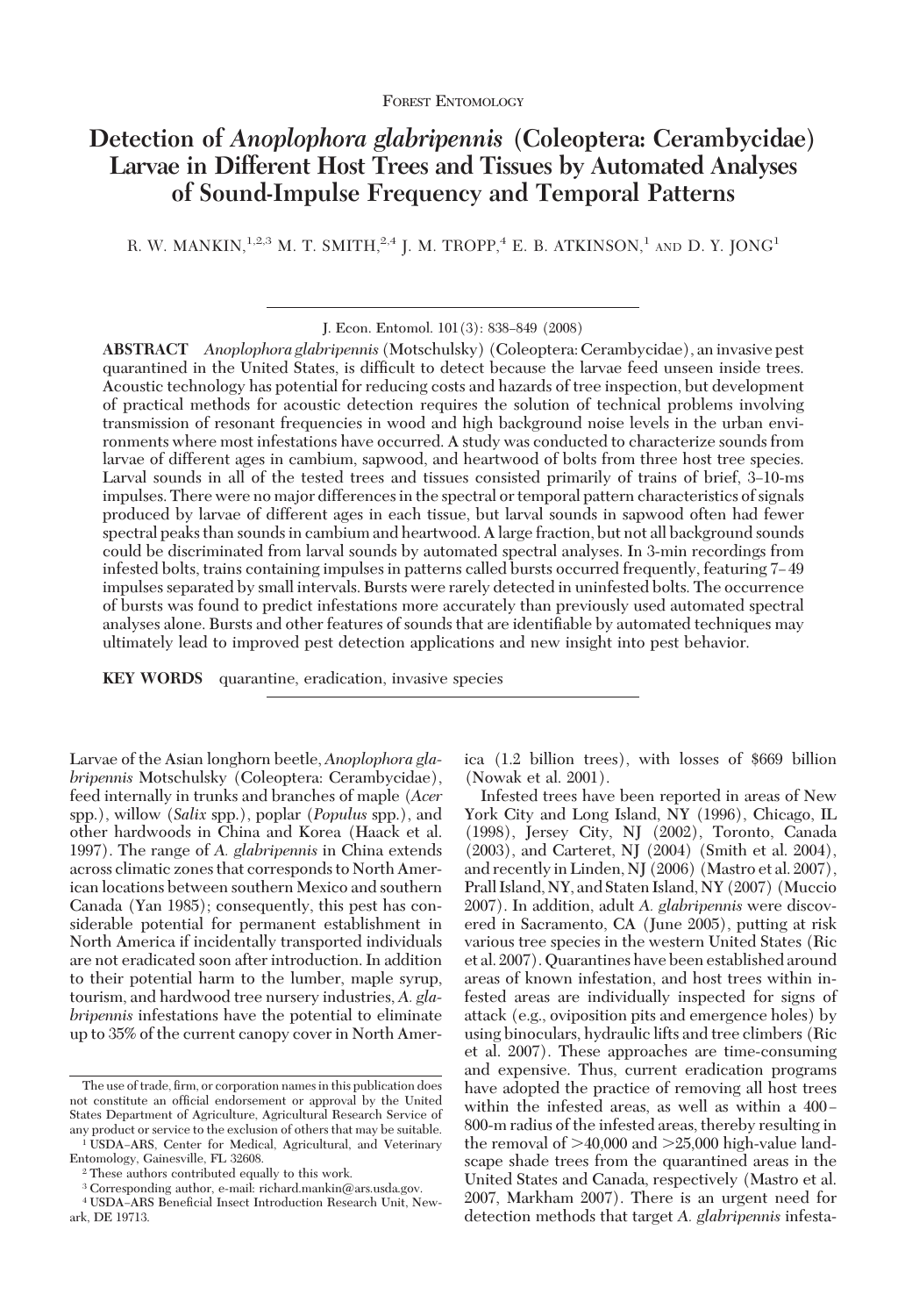tions reliably and spare uninfested host trees in quarantined areas.

Acoustic technology has potential for reducing the expense and dangers involved in tree inspection, but there are difficult technical challenges to overcome in developing methods that reliably identify sounds made by larvae in different tree tissues and structures in a noisy urban environment. Variations in the compositional and structural characteristics of the wood, including the density, elasticity, and hardness (Cremer et al. 1988, Hambric 2006) can distort transmission of signals through the tree to the detecting sensors, particularly in small structures or near external edges (Evans et al. 2005). Internal noises caused by physiological processes (e.g., Fukuda et al. 2007) or externally induced vibrations or impacts can produce brief sounds that are difficult to distinguish from insect sounds. In addition, the weak signals produced by moving and feeding larvae can be masked by highamplitude traffic and other background noise. Nevertheless, acoustic recordings from insects in trees often reveal signals with spectral and temporal features that make them distinctive and easily detectable (Mankin et al. 2002, and references therein). An improved automated analysis focused specifically on these features might identify *A. glabripennis*larval sounds even in the presence of considerable signal distortion and background noise.

Until now, automated acoustic analyses of sounds produced by hidden insect infestations have focused primarily on spectral aspects of the insect-produced signals (Mankin et al. 2000, 2001, 2007). Temporal patterns were considered by Zhang et al. (2003a) in classifying larval sounds as snaps, rustles, or repeated pulses, and it has been observed that different stored product insects produce distinctly different sound patterns (Andrieu and Fleurat-Lessard 1990, Mankin et al. 1997), but such features have not been applied for automated discrimination of insect sounds from background noise. In studies that classified signals through spectral analysis, infestations were identified by matching the spectra of individual, 3-10-ms sound impulses against spectral averages (profiles) constructed from records of externally validated insect sounds or background noises (Mankin et al. 2000, 2001). A spectral profile is constructed as an average power spectrum, calculated by first performing fast Fourier transformations (FFTs) (e.g., Press et al. 1990) on discretely sampled impulses, and then averaging the spectrum levels (i.e., spectrum amplitudes; Beranek and Ver 1992) over all recorded impulses at each FFT frequency. To capture spectral features common to all impulses of a specific type, the profile is constructed from a recorded period judged by experienced listeners to contain multiple impulses of the type being profiled (Mankin et al. 2007). In this study, experienced listeners who assessed various characteristics of signals in this study included the five authors of the report, as well as Everett Foreman and Betty Weaver in the Acknowledgments. Spectral profile analysis alone is sufficient to distinguish insect sounds from background noise successfully in many subter-

**Table 1. Environment of bolts prepared for acoustic recordings at different moisture levels**

|                                          | Wood moisture level |              |           |  |  |
|------------------------------------------|---------------------|--------------|-----------|--|--|
| Treatment                                | $_{\rm{Drv}}$       | Intermediate | Saturated |  |  |
| Temp $(^{\circ}C)$                       | $23.9 - 27.8$       | $20 - 24$    | $20 - 24$ |  |  |
| RH (%)                                   | $45 - 55$           | $75 - 85$    | $75 - 85$ |  |  |
| Top of bolt waxed with<br>paraffin       | N <sub>0</sub>      | Yes          | Yes       |  |  |
| Bottom of bolt submersed<br>in tap water | No                  | Yes          | Yes       |  |  |
| Duration before larval<br>insertion (d)  | $14 - 18$           | $1 - 5$      | $7 - 11$  |  |  |

ranean environments because the insect sounds contain energy primarily above 0.5 kHz, whereas the background noise contains energy primarily below 0.2 kHz (Mankin et al. 2000, 2007). Preliminary surveys of background noise in wood indicated, however, that substantial energy often was present at frequencies above 0.5 kHz, which could reduce the accuracy of automated spectral profile analyses. A more powerful method was needed to reliably discriminate insect sounds from background noise in wood.

A study was conducted under the hypothesis that distinctive spectral and temporal features in *A. glabripennis* larval sounds can be combined to construct improved indicators (Mankin et al. 2007) for automated discrimination of infested from uninfested trees in urban environments. To develop an understanding of the range of conditions under which this might be accomplished, recordings of sounds from individual, first to fifth instars of *A. glabripennis* in bolts of *Salix nigra* Marshall (black willow), *Acer rubrum* L. (red maple), and *Robinia pseudoacacia* L. (black locust) trees were collected over a range of temperatures  $(10-32.2^{\circ}\text{C})$  and moisture conditions  $(31.7-72.2\%)$ , and then they were analyzed to automate identification of distinct types of sounds that occurred frequently when a larva was present but only rarely when absent.

#### **Materials and Methods**

**Insects and Tree Bolts.** *A. glabripennis* larvae were obtained from a colony in quarantine at the USDA ARS Beneficial Insects Introduction Research Unit, Newark, DE, maintained as described in Dubois et al.  $(2002)$ . Acoustic records were collected from first to fifth instars placed individually into cambium (20 samples), sapwood (18 samples), or heartwood (17 samples) in 31-cm-long by 12-21-cm-diameter bolts cut from trunks or branches of 14 black willow, 25 red maple, and 16 black locust trees grown in the Blackbird State Forest, Delaware. These three host trees contain wood of relatively low, intermediate, and high density, respectively. The bolts were cut 1–18 d before testing and then were held in different temperature and moisture environments for different periods to obtain a range of wood moisture conditions (Table 1). Nine of the analyzed records were collected at  $\approx$  10°C, 38 at  ${\approx}21.1^{\circ}\text{C, and eight at }{\approx}32.2^{\circ}\text{C.}$  The numbers of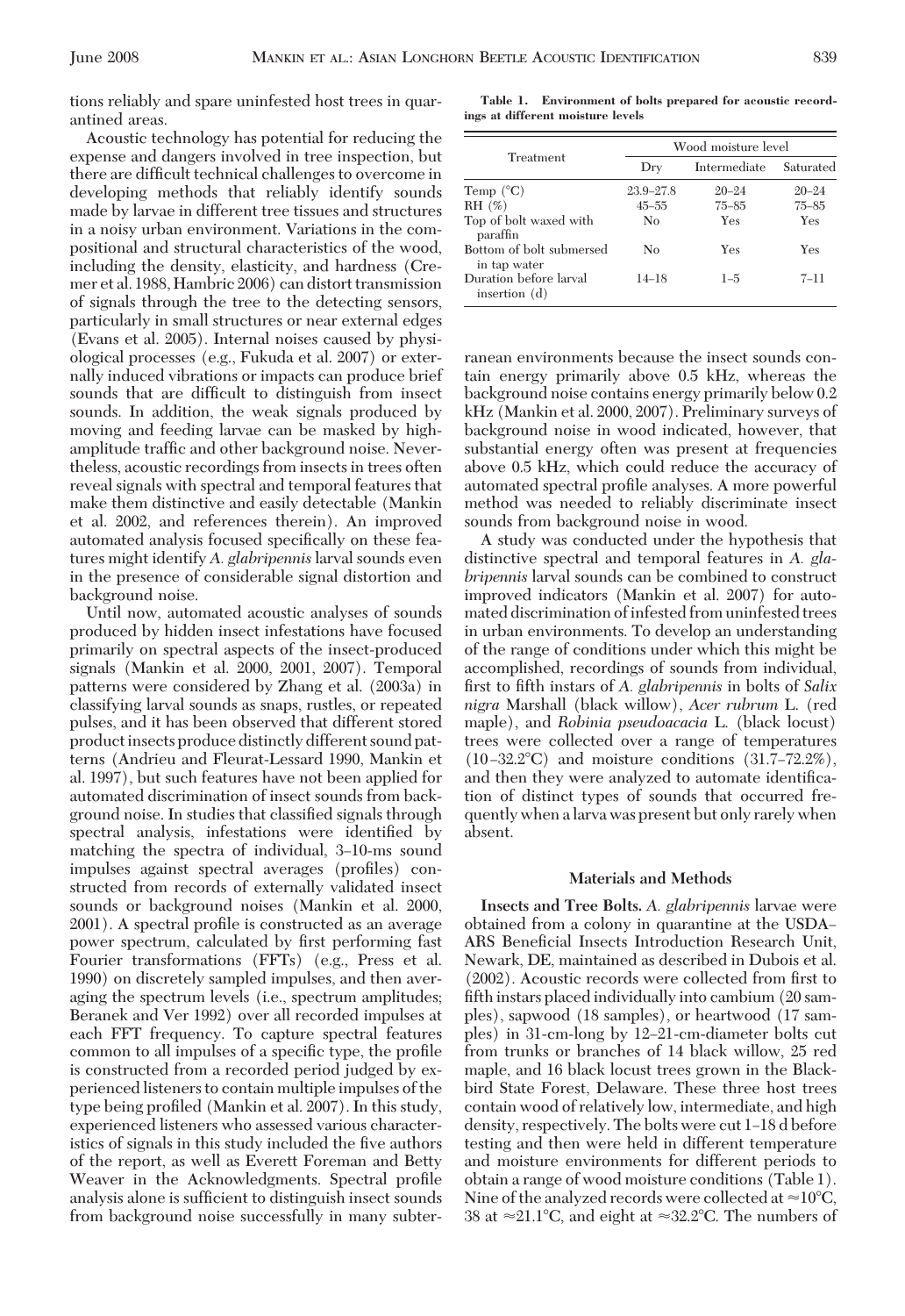each instar tested were five first instars, six second instars, 17 third instars, 10 fourth instars, and 17 fifth instars.

**Recording Arenas and Signal Collection.** In preparing each bolt for recording, a 0.64-cm-diameter, 2.54 cm-long stainless steel screw was inserted midway down the length of the bolt,  $\approx 2.5$  cm from where the larva was to be placed (see below). The screw served as a waveguide for a piezoelectric sensor (Oyster 723, Schaller Electronics, Postbauer-Heng, Germany) that was attached to it with guitar putty. To construct a feeding arena in cambium, a mallet and chisel were used to cut three perpendicular, 2.54-cm incisions making a hinged ßap of outer and inner bark, with care taken to avoid cutting into the xylem. The ßap hinge was parallel to the cross-section, 15.24 cm from the top of the bolt. To construct a feeding arena in sapwood, a drill press was used to construct a 1.27-cm-diameter tunnel in the outer sapwood on the day the bolt was cut. A rubber stopper was inserted into the tunnel to conserve tissue moisture. The tunnel extended down 12.7 cm from the top of the bolt; its center was 1.27 cm from the edge of the cambium. A similar procedure was used to construct a feeding arena in heartwood, except that the center of the drilled tunnel was 0.25 cm from the pith of the bolt.

Before recording larval sounds in cambium, the top of the bark ßap was pried open with a chisel, and an individual first, second, or third instar was inserted with flexible forceps. The larva was set 2.54 cm directly above the horizontal plane of the sensor waveguide screw. For larval sounds in sapwood or heartwood, the predrilled starter hole was extended 0.5–1 mm, exposing fresh tissue, and a third, fourth, or fifth instar was dropped in. Dry sawdust then was dropped into the hole and gently packed with a 0.63-cm dowel to make  $a \approx 1.27$ -cm-long plug. The head capsule of each larva was measured before it was placed into the bolt. The infested bolt was set vertically in a 117- by 78.7- by 60.3-cm environmental chamber (model I-30BLL, Percival Scientific, Inc., Perry, IA), and maintained at 10, 21.1, or 32.2-C. The chamber was lined with 7.6 cm-thick foam for temperature and sound insulation.

A 20-min record of acoustic signals was collected within 1–7 d after the infested bolt was placed in the environmental chamber. Signals detected by the sensor were amplified (model ENC1485, Encore Electrical Corp., Saratoga Springs, NY) and stored on an audio recorder (model TCD-D10 Pro II, Sony, Tokyo, Japan). Immediately afterward, the larva was carefully removed from the cambium with forceps, or from the sapwood or heartwood with a suction aspirator, and an additional 5-min period of background noise signals was recorded from the disinfested bolt. The recordings were subsequently converted to .wav files, digitized at 44.1 kHz (Sound Blaster Live, Creative Labs, Milpitas, CA), and saved on compact disks. The environmental chamber was placed in a foam-insulated plywood box to reduce background noise, but otherwise, no special noise reduction precautions were taken; consequently, background noise was detected frequently in recordings from both infested and disinfested bolts (see below). Temperatures inside the bolt were measured at 30-sintervals using a datalogger (HOBO, Onset Corp., Pocasset, MA) with a stainless steel probe.

**Tissue Moisture Measurements.** Samples for tissue moisture measurements were taken from each bolt after recording was completed. For cambium moisture measurements, a 3.5–4-cm square of bark was removed from the middle of the bolt with a mallet and 2.54-cm chisel. A utility knife was used to cut the inner bark (cambium) from the outer bark. The cambium was immediately transferred using forceps to a glass petri dish and covered with the lid. The lid was opened only long enough to add more tissue to the dish, in an effort to prevent moisture loss from the sample. This procedure was repeated until 8 Ð10 g of cambium was collected. The petri dish and sample were then weighed to obtain the wet weight of the sample (sample weight  $=$  dish and sample weight  $-$  dish weight). For sapwood moisture measurements, a 7–8-cm slab was cut from the middle of the bolt with a chainsaw. A 1.3-cm square was marked on the face of the cut slab. The square was set 1 cm from the drilled tunnel that had contained the larva, within the identical growth rings as the tunnel. An ax and hammer were used to split the slab at the four marks, resulting in a volume  $\approx$  1.3 by 1.3 by 7–8 cm. A similar procedure was used to obtain the heartwood moisture sample. A 7–8-cm slab was removed from midway down the bolt. A 1.3-cm square was marked on the slab, as described above, and the slab was split. In this case, the drilled tunnel was in the heartwood, and care was taken to avoid the pith tissue when marking and splitting the slab. Immediately after removal, samples were weighed, dried in a drying oven, at 102–108°C for 48 Ð96 h, and then reweighed. Percentage of moisture was calculated as 100 (wet weight  $-dry$  weight)/wet weight.

**Signal Processing.** The full 25-min record from each examined bolt was inspected using Raven 1.2 software (Cornell Lab of Ornithology, Ithaca, NY) or a speech analysis system (CSL-4300B, Kay Elemetrics, Lincoln Park, NJ) that enabled playback of audio simultaneously with signal amplitude (oscillogram) and frequency–time (spectrogram) displays. A 3-min period was saved from the 20-min record of signals with the larva present, preferably containing all or most of the different types of sounds detectable in the full record, but without overwhelming background noise. A second 3-min period was saved from the 5-min record of signals after larval excision. The signals were bandpass filtered between 0.2 and 5 kHz, after which their spectral and temporal pattern features were analyzed using a custom-written signal processing program, DAVIS (Digitize, Analyze, and Visualize Insect Sounds; Mankin 1994, Mankin et al. 2000). Because most of the energy in insect sounds occurred between 1.5 and 4 kHz (see below), filtering out of signals  $\leq 0.2$ and 5 kHz enabled easier observation of the weakest insect sounds in both the oscillogram and the spectrogram.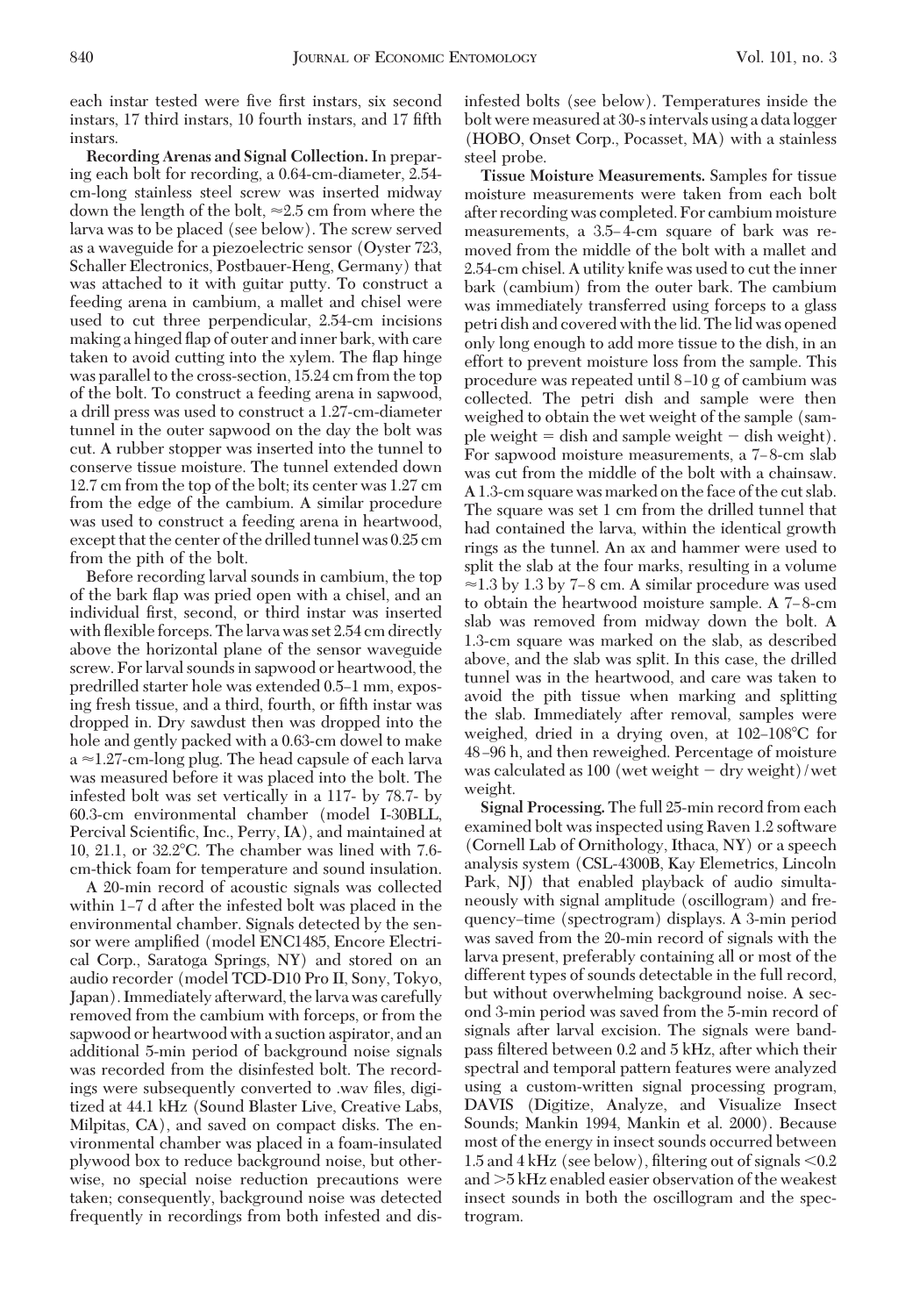mated classification of signals, the DAVIS program conducted a series of analyses that identified and timed occurrences of particular features within a userspecified signal period. The process was controlled by an impulse-identification subroutine (IIS) that examined consecutive digitized samples from the beginning to the end of the specified period, and branched temporarily to an FFT-analysis subroutine (FFTS) whenever the signal magnitude exceeded a preset amplitude threshold,  $T_{\alpha}$ , just above the highest background noise level (see Amplitude Thresholds). The FFTS searched for the time of highest amplitude, i.e., the peak time, within the next 256 samples (6 ms), and calculated a power spectrum with the peak time at the center of a 512-sample spectrum interval,  $I_{FFT}$ .

**Sound-Impulse Classification.** To perform auto-

The next stage of processing depended on whether the program had been set by the user to construct a spectral profile (Mankin et al. 2000, 2001, 2007) or to classify an impulse using preexisting spectral profiles. In the spectral profile processing branch, the power spectrum of the first impulse encountered was accepted as the initial spectral profile, but for subsequent impulses, the power spectrum of the current impulse was matched against the existing spectral profile (Mankin et al.  $2000$ ,  $2001$ ). The impulse was accepted as valid if the average deviation of the impulse spectrum from the spectral profile was less than a preset threshold, *Ts ,* where the average was calculated as the mean of the squared differences between the impulse spectrum level and the profile spectrum level at each FFT frequency between 0.2 and 4 kHz. The setting used in this study was determined from comparisons of classifications obtained with higher and lower thresholds. Thresholds set too low cause rejection of many valid impulses, and thresholds set too high cause incorrect acceptance of many noise impulses. If the impulse was accepted, the spectral profile was recalculated as the mean spectrum level at each FFT frequency, based on the total number of valid impulses that had been processed in the analysis period. The spectral profile subroutine then branched to a second impulse identification subroutine that examined the next 6 ms  $(0.5 I<sub>FFT</sub>)$ , beginning at the sample after the last sample in the preceding  $I_{FFT}$ . If the signal rose again above  $T_a$  in this interval, the signal in the new interval was considered to be a continuation of the current impulse, and the program reentered the FFTS (see above). If the signal failed to rise above  $T_a$  during the 0.5  $I_{FFT}$  interval, the impulse was considered to have ended and the program branched back to the original impulse-identification subroutine (IIS) (see above).

When the program was set to processimpulses without constructing a profile, the impulse spectrum was compared against one or more previously constructed spectral profiles. As in the spectral profile construction subroutine, the impulse was accepted as valid if the average deviation of the impulse spectrum from the spectral profile was less than  $T_s$ . If more than one profile was tested, as in this study, the profile from

The valid sound impulses were timed by DAVIS, which set their beginnings at the times when the signals first rose  $\sum a_i$  and their endings at the times when the signal last exceeded  $T_a$ . The impulse times were saved in a spreadsheet for further analysis. The numbers of impulses used in constructing the spectral profiles in this study are listed in Results and Discussion.

**Impulse Trains and Bursts.** Because experienced listeners often grouped together impulses as a single distinct sound, we performed a similar, automated process in DAVIS, identifying and timing groups (trains) of impulses with interpulse intervals less than a preset duration,*Ii .* For this study,*Ii* was set at 250 ms, based on auditory assessments which usually distinguished larger intervals as separate sounds. The beginning of a train was set as the beginning of the first impulse after a period where the interpulse interval  $\text{was} > I_i$ , and the ending was set as the end of the last impulse whose interpulse interval was  $\langle I_i \rangle$ . The beginning and ending times of impulse trains, and the number of impulses per train,  $r_t$ , also were stored in a spreadsheet to consider whether they provided information useful for identifying infested bolts.

Experienced listeners frequently classified extremely short or long impulse trains as potential noise rather than potentially valid insect sounds. Preliminary analyses suggested that a valid sound usually contained seven or more, but <50 impulses. This subgroup of impulse trains were designated as bursts in the automated analyses, and they were tested for the capacity to serve as indices of infestation, as discussed in the Results and Discussion.

**Amplitude Thresholds.** Inspection of the oscillograms and spectrograms in the files used to generate spectral profiles suggested that the timing of the beginning and endings of impulses and impulse trains depended strongly on both the mean level of background noise and the setting for *Ta,* particularly when the sound was of low amplitude. Setting *Ta* too high would lead to undercounting of impulses and incorrect durations of impulse trains. Setting  $T_a$  too low could cause overcounting of impulses, however, because the effectiveness of the spectral profiles in rejecting background sounds decreases as the signal amplitude decreases. Consequently, to correctly track the temporal patterns of impulse trains by automated techniques, it would be preferable to adjust  $T_a$  whenever the background noise changed significantly. To accomplish such adjustments, we performed a moving-threshold analysis. The program calculated the root mean square of consecutive 0.186-s (8192-sample) intervals to obtain a moving average of the background noise amplitude in each interval. The *Ta* was reset for each of these signal intervals by multiplying the root mean square by a user-settable factor, based on the results of comparing several different values in five files with different types of background noise.

A side effect of holding  $T_a$  close to the background noise level was an increase in the total number of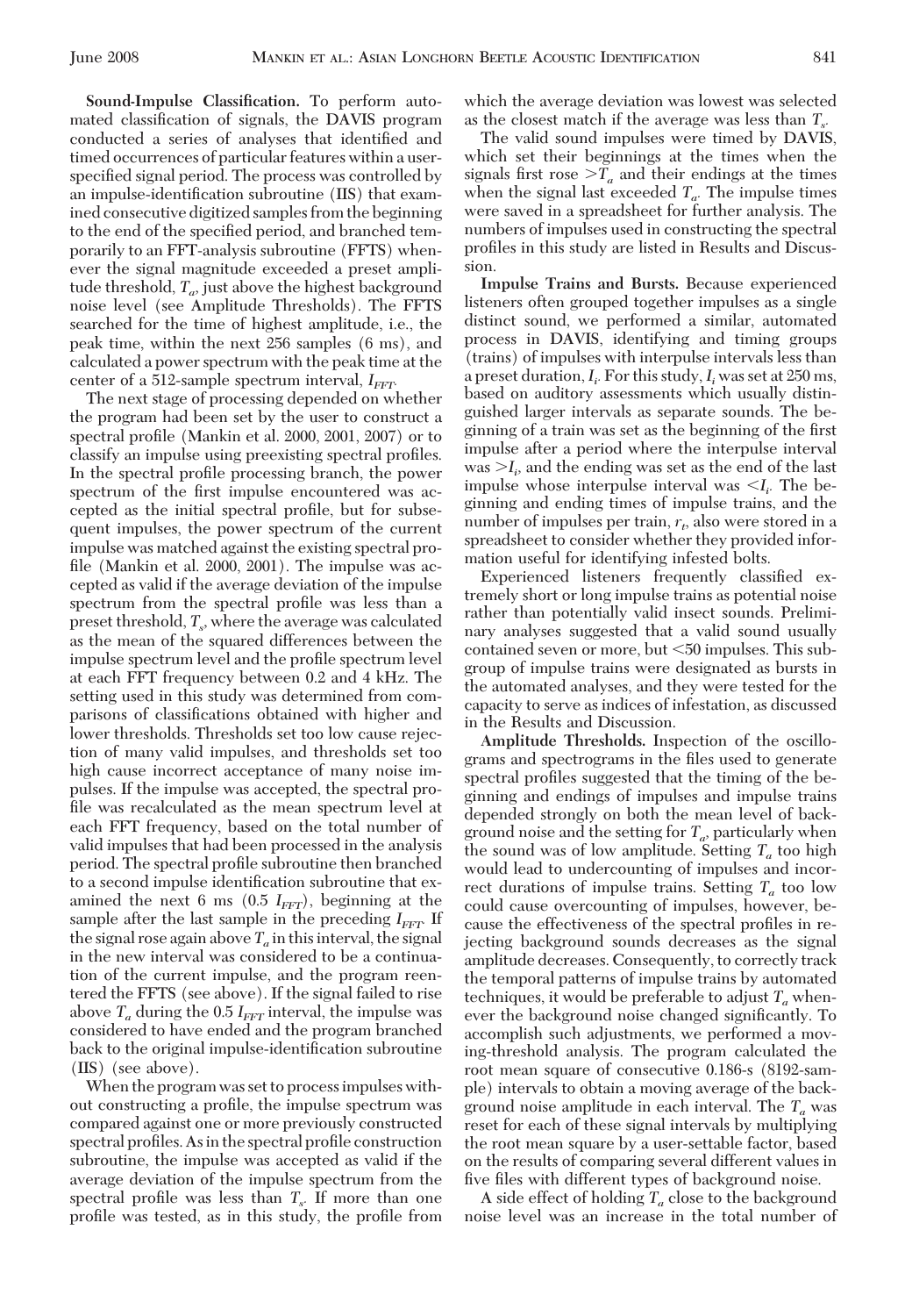

**Fig. 1.** Oscillogram (A) and spectrogram (B) of 1.8 s recorded from an infested bolt, and oscillogram (C) and spectrogram (D) of 2.4 s recorded from a disinfested bolt: insets show expanded views of a slide (Aa), a scrape (Ab), a snap (Ac), and a tap (Cb); shaded oval in Ab contains example of an impulse; and inset Ca shows examples of mean spectra from impulses, snaps and taps, with vertical scale in dB relative to maximum spectrum level, and horizontal scale in kilohertz. Areas of darker shading in spectrograms indicate higher relative energy at those frequencies (F in kilohertz) and times (in seconds).

impulses that were incorrectly classified as valid. The results below confirmed, however, that the impulsetrain analysis benefited more from the enhanced capability to identify and process weak, insect-produced impulses than it was harmed by the increased rates of false-positive classifications.

### **Results and Discussion**

The records from infested and subsequently disinfested bolts of black willow, red maple, and black locust cambium, sapwood, and heartwood contained discrete, 3–10-ms impulses with amplitudes ranging from background levels up to  $\approx$  2 orders of magnitude higher, similar to insect sound impulses that had been observed previously in wood and other fibrous structures (Mankin et al. 2000, 2002). The impulses occurred either singly or in trains with short interpulse intervals. On playback, particular combinations of impulses in infested bolts were consistently categorized as distinctive sounds by experienced listeners. Examples of three distinctive sounds recorded from a red maple bolt containing a third instar are shown in Fig. 1A and B. The most prominent impulse in the record is a high-amplitude snap, expanded in inset Ac. Although the snap has considerably greater amplitude than the impulses preceding it, its spectrum is similar to those of the lower amplitude impulses, with high energy between 1.5 and 4 kHz (Fig. 1B and 1Ca). The two impulse trains denoted as a slide and a scrape, expanded in insets Aa and Ab, respectively, sounded like an object sliding over a smooth surface and then scraping over a rough surface. A difference between the two sounds can also be seen in the spectrogram (Fig. 1B); the impulses in the slide are less distinct than those in the scrape. All of the impulses in the Fig.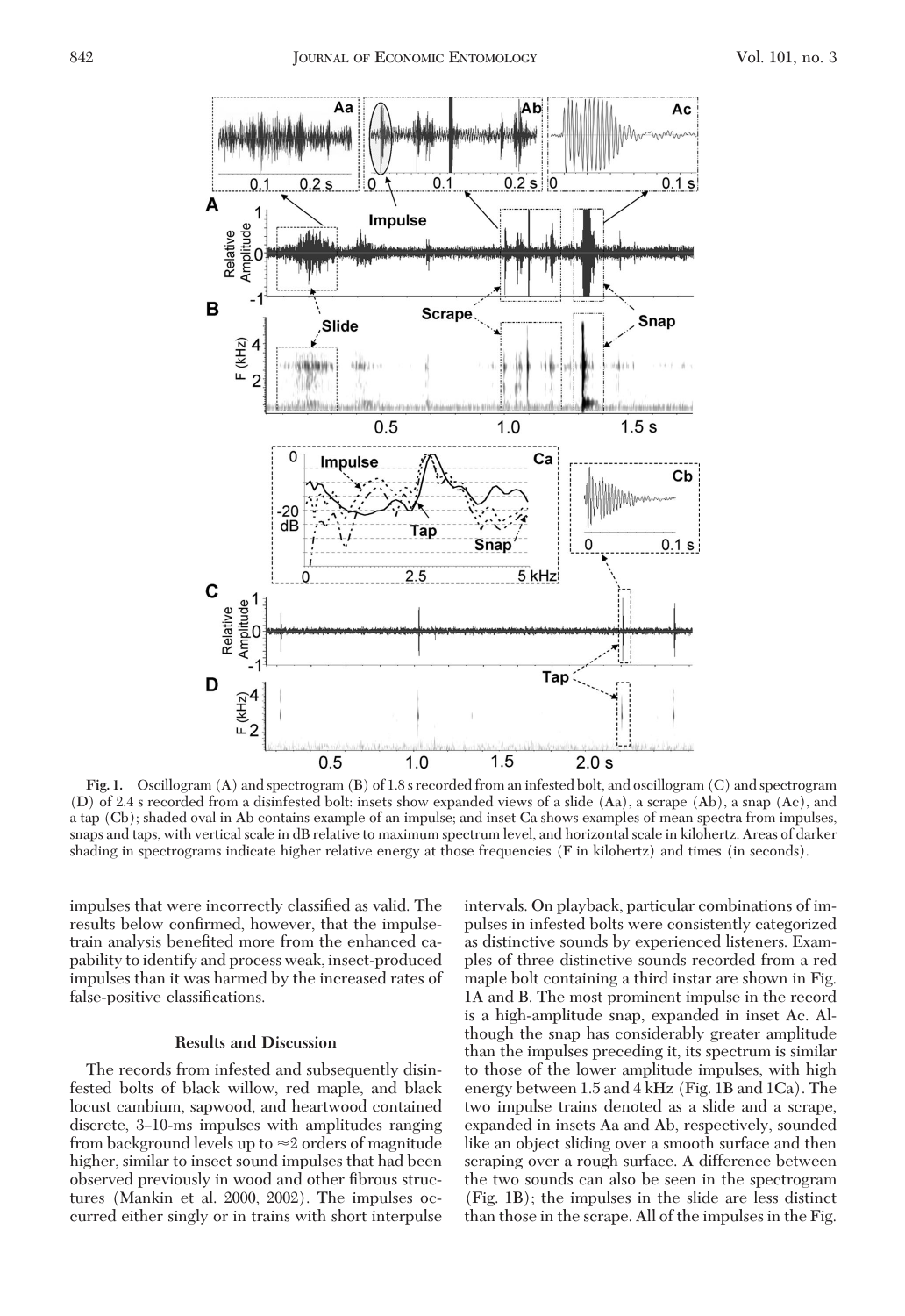

**Fig. 2.** Mean spectra of impulses detected in cambium, sapwood and heartwood of black willow (willow), red maple (maple), and black locust (locust) bolts infested with third-instars, compared with examples of mean spectra of background noise impulses detected after disinfestation. Shaded boxes (P1-P3) indicate frequencies where impulses from both infested and disinfested bolts contained relatively high energy. Environmental conditions and numbers of impulses in spectral profiles, *nimp,* are listed in Table 2.

1 record were considered to be valid insect-produced signals based on their spectral characteristics, described in the next section.

Examples of a fourth type of sound detected in both infested and disinfested bolts are denoted as taps in Fig. 1C and D. Two characteristics that distinguish the taps in Fig. 1C from the impulses in the slide, scrape, and snap in Fig. 1A are the relatively short durations of the taps, which had only a few occurrences of multiple impulses, and their relatively low proportion of signal between 0.6 and 1.8 kHz (Fig. 1Ca and D). The production mechanism remains unknown, but to the ear, the taps were reminiscent of short, perpendicular impacts, in contrast to a longer duration, sliding or scraping movement that might be attributed to larval activity.

In  $\approx$ 25% of records from disinfested bolts (see sections below), impulses occurred that were even more difficult than the taps shown in Fig. 1C and D to classify as background noise by using either spectral profile analysis or listener assessment. This difficulty confirmed our initial concern that additional signal processing tools might be needed to offset uncertainties caused by the resonant characteristics of wood structures (Cremer et al. 1988, Hambric 2006). If signals like those in Fig. 1A and B above could be classified easily as distinctive sounds by an experienced listener, they might have underlying spectral and temporal pattern features (e.g., Cavaco and Lewicki 2007) that could facilitate automated identification and classification (Nakasone and Beck 2001).

To develop an approach for conducting such classifications, we first considered in detail the spectral and temporal characteristics of sounds in 15 records that spanned a range of instars, tree species, tree tissues, and environmental conditions (see next section). Automated procedures were applied to identify insect sound impulses, impulse trains, and bursts in this initial data set. In the final phase of development (see Burst Rates as Indicators of Infestation), the au-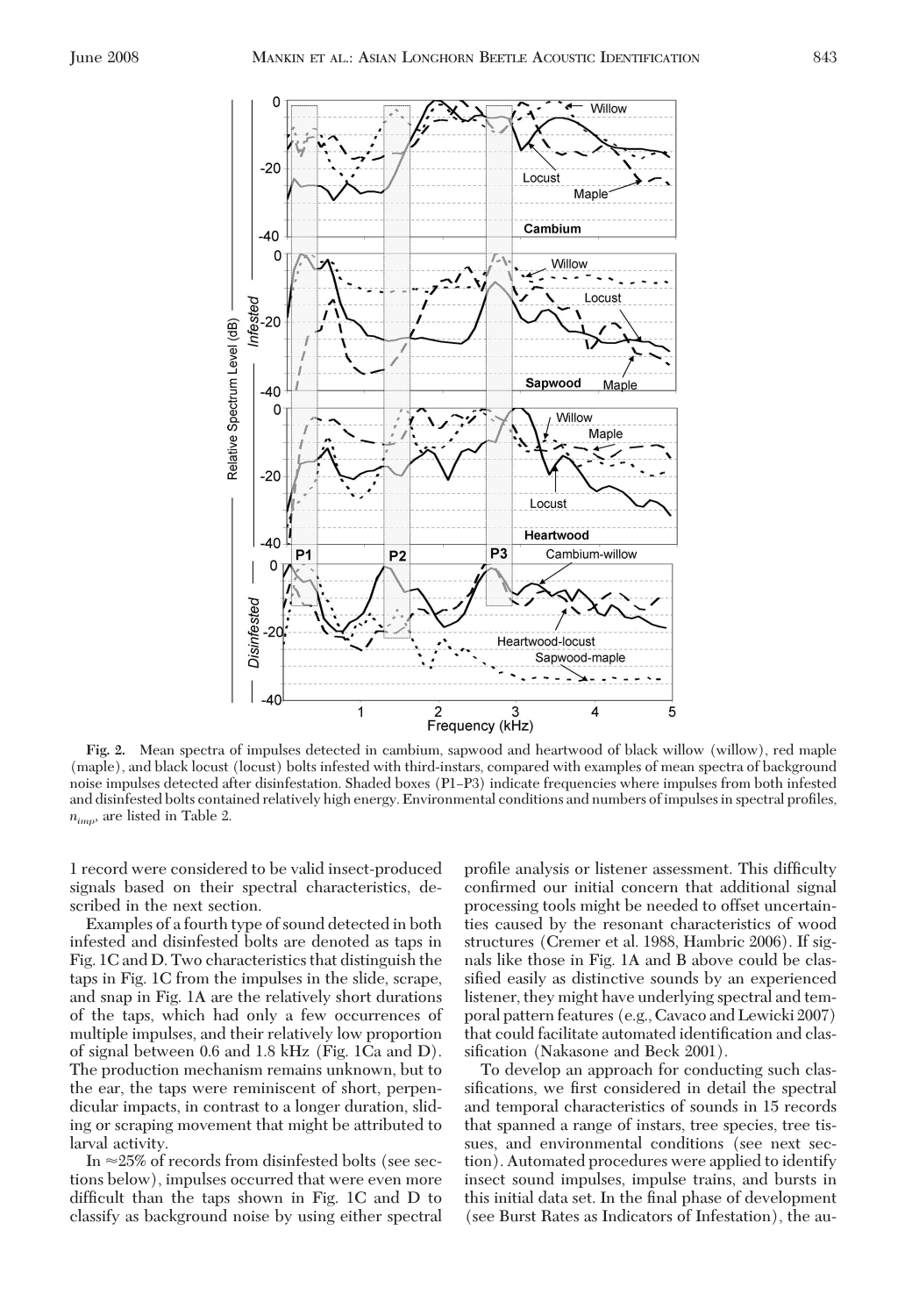| Spectral profile label in fig. panel |                  |             | %        |           | No. trains |                | No. bursts   |          |
|--------------------------------------|------------------|-------------|----------|-----------|------------|----------------|--------------|----------|
| Infested                             | Disinfested      | $^{\circ}C$ | moisture | $n_{imp}$ | Inf.       | Dis.           | Inf.         | Dis.     |
| Fig. 2                               |                  |             |          |           |            |                |              |          |
| Cambium locust                       |                  | 21.1        | 66.3     | 350       | 87         | 25             | 121          | $\Omega$ |
| Cambium maple                        |                  | 21.1        | 52.8     | 42        | 162        | 25             | 70           | $\Omega$ |
| Cambium willow                       | Cambium-willow   | 21.1        | 68.7     | 313       | 185        | 43             | 81           | $\theta$ |
| Heartwood locust                     | Heartwood-locust | 10          | $N.A.^d$ | 17        | 71         | $\Omega$       | 8            | $\Omega$ |
| Heartwood maple                      |                  | 32.2        | 46.7     | 94        | 212        | 59             | 103          | $\Omega$ |
| Heartwood willow                     |                  | 32.2        | 51.4     | 170       | 202        | 13             | 98           | $\Omega$ |
| Sapwood locust                       |                  | 10          | 32.7     | 45        | 91         | $\overline{4}$ | $\mathbf{2}$ | $\Omega$ |
| Sapwood maple                        | Sapwood-maple    | 32.2        | 49.9     | 94        | 162        | 31             | 72           | $\Omega$ |
| Sapwood willow                       |                  | 10          | 60.4     | 57        | 25         | $\theta$       | 5            | $\Omega$ |
| Fig. $3$                             |                  |             |          |           |            |                |              |          |
| Cambium first instar                 |                  | 32.2        | 52.2     | 115       | 204        | 86             | 32           |          |
| Cambium second instar                |                  | 32.2        | 37.8     | 226       | 224        | 73             | 109          | $\Omega$ |
| Cambium third instar                 | Cambium          | 32.2        | 48.8     | 201       | 202        | 55             | 111          | $\theta$ |
| Sapwood third instar                 | Sapwood          | 21.1        | 44.8     | 87        | 171        | 5              | 79           | $\theta$ |
| Sapwood fourth instar                |                  | 21.1        | 39.2     | 1113      | 242        | 58             | 66           | $\Omega$ |
| Sapwood fifth instar                 |                  | 21.1        | 46.7     | 115       | 102        | $\mathfrak{D}$ | 14           | $\Omega$ |

**Table 2. Treatment environments of infested (Inf.) and subsequently disinfested (Dis.) bolts yielding spectral profiles in Figs. 2–3, with** *nimp***, numbers of impulses in spectral profile,***<sup>a</sup>* **numbers of impulse trains,***<sup>b</sup>* **and numbers of bursts***<sup>c</sup>* **in 3-min record**

*a* Impulses are discrete identifiable signal segments beginning when the signal first rose above a threshold amplitude  $(T_a)$  above the highest background noise level and ending when the signal last exceeds *T<sub>a</sub>* (see Materials and Methods). A spectral profile is the average power spectrum of a series of  $n_{imp}$  valid impulses.

 $^b$  Impulse trains are groups of impulses with a interpulse intervals  $<$  250 ms, distinguishable as distinct sounds.  $^c$  Bursts are trains of impulses with  $>$  6 but  $<$  50 impulses in the train.  $^d$  Not available.

tomated procedures were extended to process a larger set of 100 records from infested and disinfested bolts to establish proof of principle.

**Spectral Profiles of First–Fifth Instars in Different** Trees and Tissues. Examples of spectral profiles of sounds produced by individual third instars in recordings from cambium, sapwood, and heartwood of black willow, red maple, and black locust bolts are shown in Fig. 2 and Table 2, infested. These profiles are similar in many respects to profiles of signals by individual first-third instars in recordings from cambium, and by individual third-fifth instars in sapwood of red maple bolts, examples of which are shown in Fig. 3, Infested. The bolt temperature and moisture conditions, and the numbers of impulses in the spectral profiles from each infested bolt, *nimp,* are listed in Table 2, along with numbers of impulse trains and bursts.

In comparisons among instars and tissues, there was possibly a slight reduction in spectral energy of first and second instars relative to older instars  $>3$  kHz. For all instars, there was often a larger contribution of signal near 0.5 kHz in sapwood than in cambium, and a peak in relative energy between 2.5 and 2.8 kHz was more consistent in sapwood than in heartwood or cambium. The rates of impulse trains varied considerably within and among the recordings considered in this part of the study, but there was a noticeable trend that impulse-train rate tended to increase with temperature, similar to what had been observed previously with subterranean insects (Zhang et al. 2003a). None of the observed variations are large in comparison with the variations commonly seen in the literature (Mankin et al. 2000, 2001, 2007), which suggests that a small number of spectral profiles could be used to cover the full range of tree species, tissues, tem-

peratures, moisture levels, and insect instars in this study.

To contrast with records from infested bolts, spectral profiles of signals recorded after larvae were removed from black willow cambium, red maple sapwood, and black locust heartwood are shown in Fig. 2 Disinfested, and spectral profiles of signals recorded after third instars were removed from cambium and sapwood of two red maple bolts are shown in Fig. 3, Disinfested. Many of the profiles from both infested and disinfested bolts have significant energy in the ranges of 0.05–0.35, 1.3–1.6, and 2.5–2.8 kHz (see shaded boxes P1–P3 overlying Fig. 2 and boxes P1 and P3 in Fig. 3). Only one of the background noise profiles (Fig. 2, Disinfested sapwood-maple) resembles profiles that are commonly observed in recordings of subterranean background noise (Mankin et al. 2000, 2001, 2007). The observed differences in the Disinfested panels of Figs. 2–3 may be due partly to differences in bolt temperature or moisture, but the most parsimonious hypothesis for the differences is that they reßect, in part, the spectral variations in the different external sounds or vibrations that were detected in these periods, the differences in the reactions of the wood fibers to those different excitations (Hambric 2006), and the differences between the attenuation of high-frequency signals in wood and soil (Mankin et al. 2000).

Because there were no strong differences among the spectral profiles from different tree species, tree tissues, and insect ages, our initial approach to the problem of automating the *A. glabripennis* spectral profile matching analysis was to construct nine profiles from all combinations of cambium, sapwood, and heartwood of infested black willow, red maple, and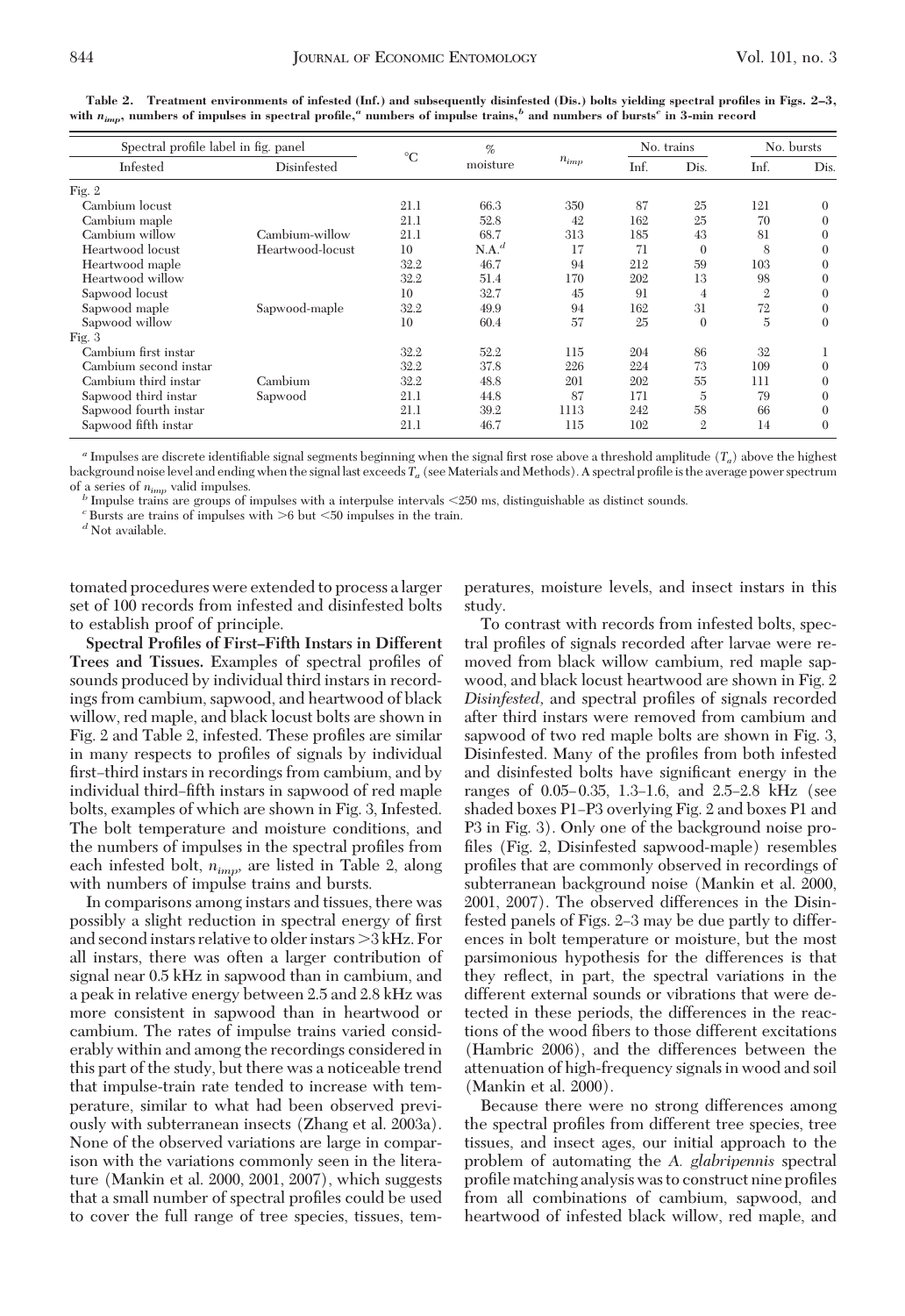

Fig. 3. Mean spectra of impulses detected in cambium of red maple bolts infested with first-third instars, and sapwood infested with third-fifth instars, compared with examples of mean spectra of background noise impulses detected after larval removal. Shaded boxes (P1 and P3) indicate frequencies where impulses from both infested and disinfested bolts contained relatively high energy. Environmental conditions and numbers of impulses in spectral profiles,  $n_{imp}$ , are listed in Table 2.

black locust bolts and then survey a sample of randomly selected records to identify profiles that matched frequently to the power spectra of individual impulses. The environmental conditions and numbers of impulses in the spectral profiles,  $n_{imp}$ , are listed in the first six columns of Table 3. The three profiles (Fig. 4) that matched most frequently to the sounds in the randomly selected files were selected to be profiles for automated analyses of temporal patterns (see next section). Similarly, nine 3-min periods recorded from separate bolts after larvae had been removed were analyzed to consider the range of background sounds encountered. For automated analyses, we identified three profiles (Fig. 5) that most frequently matched background sounds in 20 additional, randomly selected recordings.

Inspection of the three most often matched insect spectral profiles and background spectral profiles suggests that the two sets capture signals with different spectral characteristics. The profile in Fig. 4A captures signals primarily with relatively high energy between 1.3 and 1.6 kHz, the range in box P2 of Fig. 2, whereas the profile in Fig. 4B captures signals primarily with two peaks, one below 0.5 kHz, corresponding to the range in box P1 in Fig. 2, and the other between 2.5 and

**Table 3. Treatment environments of infested and disinfested bolts yielding spectral profiles in Figs. 4 –5, with** *nimp***, numbers of impulses in spectral profile, numbers of impulse trains,***<sup>a</sup>* **and numbers of bursts***<sup>a</sup>* **in 3-min record**

| Instar                      | Tree   |               |             | %        |           | No.    | No.            |  |
|-----------------------------|--------|---------------|-------------|----------|-----------|--------|----------------|--|
|                             |        | <b>Tissue</b> | $^{\circ}C$ | Moisture | $n_{imp}$ | trains | bursts         |  |
| Infested 1                  | Maple  | Cambium       | 21.1        | 57.1     | 244       | 129    | 59             |  |
| $3^b$                       | Locust | Cambium       | 21.1        | 60.3     | 110       | 142    | 47             |  |
| $\overset{\cdot }{4}{}^{b}$ | Maple  | Heartwood     | 21.1        | 35.6     | 93        | 57     | 30             |  |
| 3                           | Maple  | Cambium       | 32.2        | 48.8     | 328       | 71     | 24             |  |
| $\overline{4}$              | Maple  | Sapwood       | 21.1        | 52.4     | 155       | 9      | 8              |  |
| $\mathfrak{2}$              | Maple  | Cambium       | 20.8        | 55.3     | 151       | 18     | 5              |  |
| 3 <sup>b</sup>              | Willow | Sapwood       | 21.1        | 31.6     | 55        | 119    | $\overline{4}$ |  |
| 1                           | Locust | Cambium       | 21.1        | 72.2     | 68        | 56     | 3              |  |
| $\overline{4}$              | Willow | Sapwood       | 21.1        | 65.5     | 58        | 30     | $\mathbf{2}$   |  |
| Disinfested                 | Willow | Sapwood       | 21.1        | 35.3     | 329       | 157    | 35             |  |
|                             | Maple  | Sapwood       | 10          | $N.A.^c$ | 378       | 32     | 12             |  |
|                             | Maple  | Cambium       | 21.1        | 57.1     | 82        | 4      | $\mathbf{0}$   |  |
|                             | Willow | Sapwood       | 21.1        | 31.5     | 132       | 8      | $\theta$       |  |
|                             | Maple  | Heartwood     | 21.1        | 38.5     | 36        | 8      | $\theta$       |  |
|                             | Maple  | Cambium       | 20.8        | 55.3     | 53        | 11     | $\mathbf{0}$   |  |
|                             | Willow | Sapwood       | 21.1        | 65.5     | 28        | 12     | $\mathbf{0}$   |  |
|                             | Locust | Heartwood     | 21.1        | 29.5     | 304       | 12     | $\Omega$       |  |
| d                           | Locust | Cambium       | 21.1        | 72.2     | 109       | 37     | $\theta$       |  |

<sup>a</sup> See Table 2 for definitions of impulse train and burst.

 $^b$  Profile shown in Fig. 4.

<sup>*c*</sup> Not available.

 $\ensuremath{\mathnormal{^d}}$  Profile shown in Fig. 5.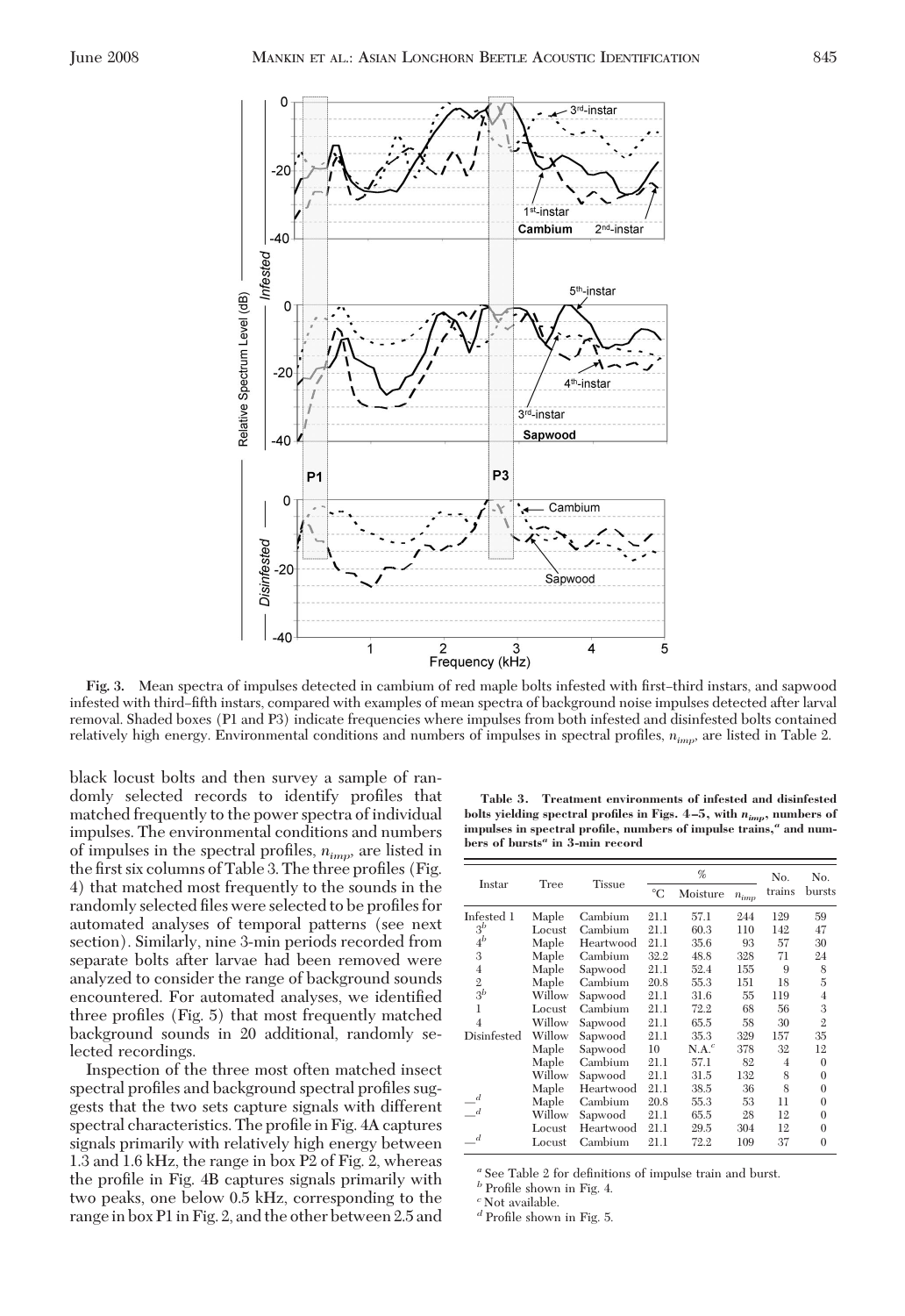

Fig. 4. Spectral profiles of insect sound impulses used for automated categorizing of valid and invalid sound impulses. Examples of impulses that closely matched profiles A, B, and C are shown in oscillograms Ao, Bo, and Co, respectively. Environmental conditions and numbers of impulses in spectral profiles,  $n_{imp}$ , are listed in Table 3.

2.8 kHz, the range in box P3. The profile in Fig. 4C captures other signals with energy below 0.5 kHz and higher relative energy at an intermediate frequency between 1.5 and 2.5 kHz. In contrast, the three background spectral profiles in Fig. 5 capture signals primarily with relatively high energy below 0.5 kHz, with the profile in Fig. 5B also capturing highly broadband noise with increased energy at lower frequencies. However, except for profile 5B, the background profiles failed to screen out occasional signals with highfrequency components in the records from disinfested bolts. Additional tools were needed to reliably screen out high-frequency background noise impulses.

**Impulse-Train Temporal Patterns.** A preliminary test using the three insect-sound (Fig. 4) and background-noise (Fig. 5) spectral profiles to classify impulses and quantify impulse trains and bursts (i.e., impulse trains with  $>6$  but  $<50$  impulses) was con-



**Fig. 5.** Spectral profiles of background sound impulses used for automated categorizing of valid and invalid sound impulses. Examples of background sound impulses that closely matched profiles A, B, and C are shown in oscillograms Ao, Bo, and Co, respectively. Environmental conditions and numbers of impulses in spectral profiles,  $n_{imp}$ , are listed in Table 3.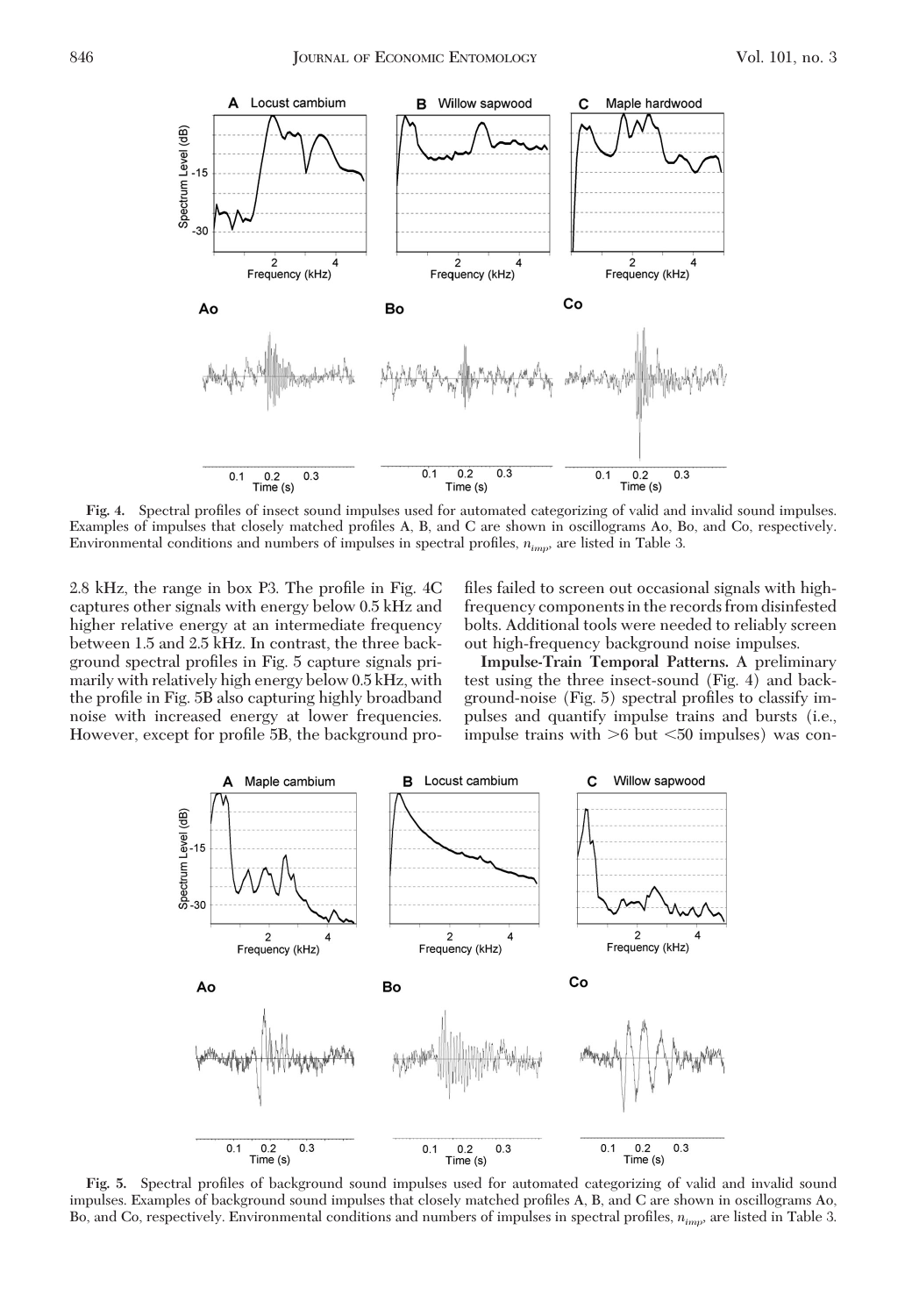ducted on the 15 recordings that had been used to consider the effects of tree species, tree tissue, and larval age (see No. trains and No. bursts columns in Table 2). Only impulses classified as valid by the spectral profiles were included in the impulse train and bursts measurements. Records from all of the infested bolts contained at least one burst (mean  $64.73 \pm 10.9$ ), but records from all but one of the disinfested bolts contained no bursts (mean  $0.07 \pm 0.07$ ) (Table 2). These differences also were reflected in the audio playbacks. Typically, the longer pulse trains were identified by listeners as scrapes or slides, or possibly, movements associated with pushing frass out of the feeding chambers. Such pulse trains occurred primarily in the infested rather than disinfested bolts. Shorter pulse trains were more difficult for listeners to interpret as particular behaviors and less likely to be assessed as insect sounds at all. In a few cases, long trains with 50 or more impulses occurred, but these usually were considered likely to have embedded background noise or to consist entirely of periods of background noise.

We tested the possibility of using bursts to construct indicators of infestation likelihood, setting the likelihood as low if no bursts occurred and high if more than one burst occurred during a 3-min interval. The distributions of burst numbers in 3-min intervals recorded from infested and disinfested bolts were significantly different (i.e., not independent of the acoustic assessment) in a contingency test ( $\chi^2 = 23.0$ ,  $df = 2, P < 0.001$ .

The mean rate of impulse trains was greater in infested than disinfested bolts (mean no. trains per min =  $52.04 \pm 5.59$  for infested,  $21.58 \pm 3.62$  for disinfested bolts;  $t = 6.93$ , df = 14,  $P < 0.001$ ); consequently, it seemed feasible to use the rate of valid impulse trains also to construct indicators for infestation likelihood (Brandhorst-Hubbard et al. 2001; Mankin et al. 2001, 2007). The indicator value for likelihood of infestation was set to low if the rate was  $\leq 16.67$ trains per min (50 per 3-min interval), and it was set to high if the rate was 33.33 trains per min. Using these indicator values, the distributions of impulse train rates in infested and disinfested bolts were significantly different in a contingency test ( $\chi^2$  = 6.93, df =  $2, P < 0.05$ ).

**Burst Rates as Indicators of Infestation.** The utility of bursts for quantifying infestation likelihood was confirmed in a larger scale comparison of numbers of impulse trains and bursts in 50 infested bolts that were reexamined after disinfestation. The distributions of both the numbers of bursts and the numbers of impulse trains in 3-min periods recorded from infested and disinfested bolts were significantly different in the expanded test (Table 4), with  $\chi^2 = 35.84$ , df = 2, *P* < 0.001 for burst rate and  $\chi^2 = 14.67$ , df = 2, *P* < 0.001 for impulse rate. A more direct assessment of the acoustic detectability of the larvae was obtained by calculating the accuracy, sensitivity, and specificity of the acoustic measurements, by using the terminology commonly used for assessing sampling errors (Venette et al. 2002, Zhang et al. 2003b). For this calculation, we considered bolts rated at high and medium likelihoods

**Table 4. Numbers of infested and disinfested bolts assessed at low, medium, or high likelihoods of infestation by sound-impulse and burst rate indicators**

| Likelihood of<br>infestation | Sound-impulse rate |          | Burst rate  |          |  |
|------------------------------|--------------------|----------|-------------|----------|--|
|                              | Disinfested        | Infested | Disinfested | Infested |  |
| Low                          | 45                 | 28       | 37          |          |  |
| Medium                       | 3                  | 13       |             | 5        |  |
| High                         |                    |          |             | 37       |  |

Threshold values for burst rate indicators of infestation likelihood were as follows: 0 bursts per 3-min interval, low; 1, medium; and  $>1$ , high. Threshold values for sound-impulse rate indicators of infestation were as follows: <50 per 3-min interval, low;  $\geq$ 50 but  $\leq$ 100, medium; and >100, high (see Impulse-Train Temporal Patterns above).

of infestation to be positive, and those rated low to be negative, whereas true and false referred to the correctness of the rating. The accuracy then is the proportion of correct results (true positive  $+$  true negative)/(true positive  $+$  true negative  $+$  false positive  $+$ false negative). The sensitivity is the proportion of infested bolts that are correctly identified (true positive/(true positive  $+$  false negative)), and the specificity is the proportion of uninfested bolts that are correctly identified (true negative/(false positive  $+$ true negative)).

Under this assessment of sampling error, the burst rate provided a more accurate and sensitive measure of infestation likelihood than the impulse rate, but it was slightly less specific (Table 5). Although either method could be used to estimate the likelihood of infestation, the burst rate method is better at correct identification of infested bolts, but the use of the sound impulse rate makes fewer relative errors in misidentifying uninfested bolts as positive.

It was of interest to us that no bursts were detected in the 3-min records analyzed from eight infested bolts in the study (Table 4) because such a result would lead to incorrect, false-negative classifications of those bolts. We reprocessed these original files, analyzing the full 20-min record to determine whether sampling over periods $>3$  min would lead to improved accuracy. Five of the eight 20-min records did contain bursts, confirming that accuracy could be improved by increasing the sampling duration. However, it is not

**Table 5. Accuracy, sensitivity, and specificity of larval impulse-train and burst rates indicators for assessments of infestation likelihood**

| Indicator of infestation likelihood <sup>a</sup> |                      |  |  |
|--------------------------------------------------|----------------------|--|--|
| Impulse-train<br>rate                            | Burst<br>rate        |  |  |
| 0.67<br>0.44                                     | 0.79<br>0.84<br>0.74 |  |  |
|                                                  | 0.9                  |  |  |

*<sup>a</sup>* Bolts rated at high and medium likelihoods of infestation were

classified as positive, and low as negative. *b* Accuracy = (true positive  $+$  true negative)/(true positive  $+$  true  $negative + false positive + false negative$ ; sensitivity = true positive/ (true positive  $+$  false negative); specificity  $=$  true negative/(false  $positive + true negative$ .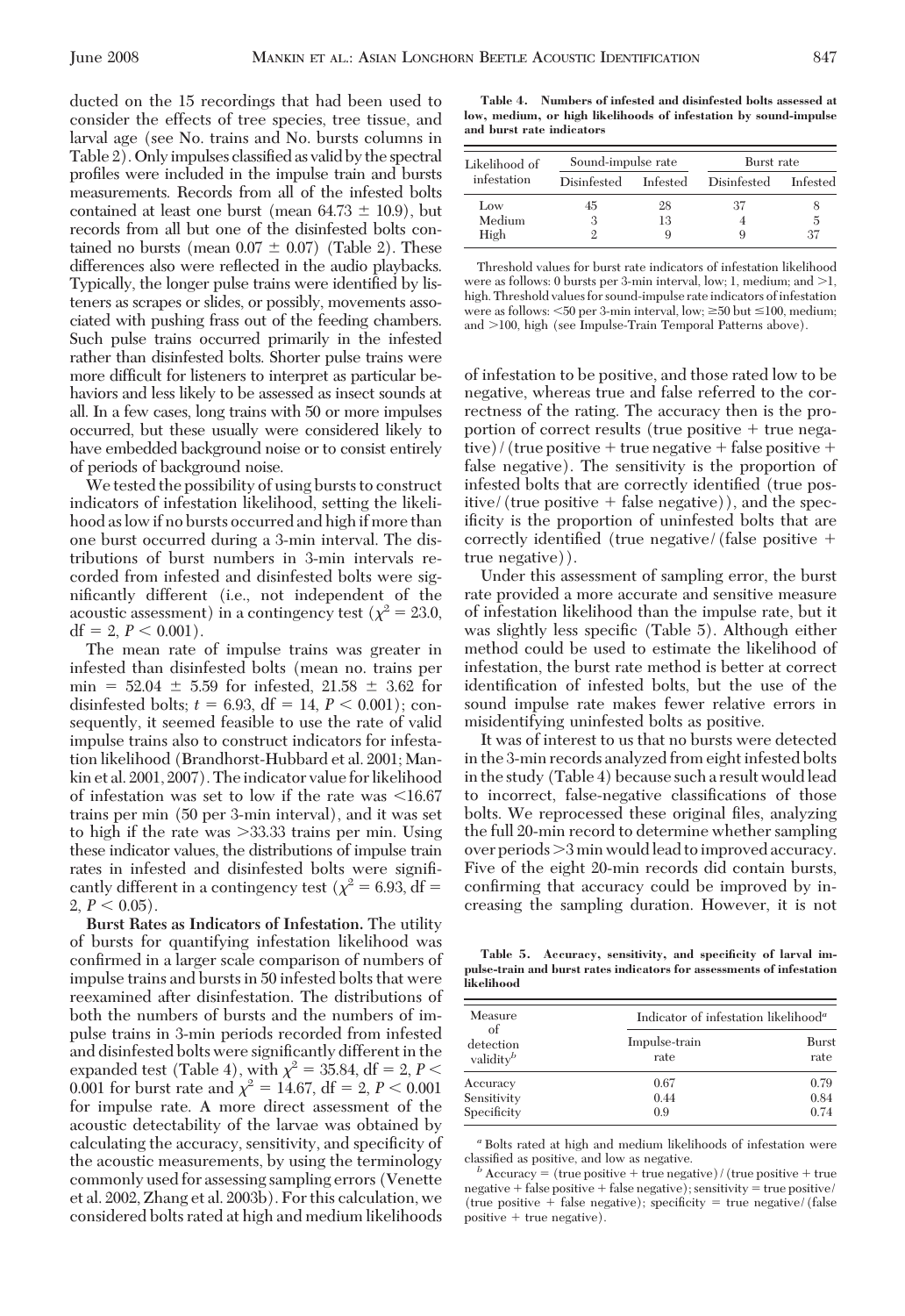certain that the resultant benefit of increasing the accuracy from 79 to 84% would have been worth the cost of recording and analysis of an additional 17-min period. Additional studies would be required to identify the best trade-off between sampling duration and larval detectability in different urban environments.

Additional studies in urban environments also would be of value in assessing interference from background noises with amplitudes or temporal patterns that could mask larval sound-impulse bursts. Although these are relatively large insects, A. *glabripennis* may be difficult to detect during periods of high wind or high traffic noise, as has been observed in acoustic detection studies of other insects in field (Mankin and Lapointe 2003, Mankin et al. 2007) and urban (Mankin et al. 2002) environments, because the high amplitudes of these noises overwhelm the amplitudes of the larval sounds. Background noise levels also affect the distances over which larvae can be detected. In the laboratory, termite sounds have been detected over distances of 1.8m orlonger along the length of a plank (Mankin et al. 2002); comparable experiments have not yet been conducted in with *A. glabripennis* in urban trees.

Given that the number of impulses in a burst can be counted either by relatively simple signal processing procedures or by observation of oscillograms, the use of burst rate to augment assessments of infestation likelihood is an easily implemented analysis for acoustic detection of insects that frequently perform scraping, sliding, frass movement, and other repeated behaviors. Not all insects perform such behaviors, so it will always be important to measure rates of individual valid sound impulses, snaps, and impulse trains shorter than seven impulses per train, but multiple examples of such behaviors have already been documented for stored-product insects (Andrieu and Fleurat-Lessard 1990, Mankin et al. 1997) and subterranean insects (Zhang et al. 2003a). These and other features of insect sounds, many yet to be identified, may ultimately lead not only to improved applications for detection of important, hidden insect pests but also to new insight into insect behavior.

# **Acknowledgments**

We thank Everett Foreman and Betty Weaver for technical assistance and data analysis. Financial support was provided in part by the Horticultural Research Institute, Washington, DC. We thank Therese Poland and Roger Fuester for reviewing a previous version of the manuscript.

# **References Cited**

- **Andrieu, A. J., and F. Fleurat-Lessard. 1990.** Insect noise in stored foodstuffs. Compact disk. INRA, Versailles, France.
- **Beranek, L., and L. Ver. 1992.** Noise and vibration control engineering: principles and applications. Wiley, New York.
- **Brandhorst-Hubbard, J. L., K. L. Flanders, R. W. Mankin, E. A. Guertal, and R. L. Crocker. 2001.** Mapping of soil insect infestations sampled by excavation and acoustic methods. J. Econ. Entomol. 94: 1452–1458.
- **Cavaco, S., and M. S. Lewicki. 2007.** Statistical modeling of intrinsic structures in impacts sounds. J. Acoust. Soc. Am. 121: 3558-3568.
- **Cremer, L., M. Heckl, and E. Ungar. 1988.** Structure-borne sound, 2nd ed. Springer, New York.
- **Dubois, T., A. E. Hajek, and S. Smith. 2002.** Methods for rearing the Asian longhorned beetle (Coleoptera: Cerambycidae) on artificial diet. Ann. Entomol. Soc. Am. 95: 223-230.
- **Evans, T. A., J.C.S. Lai, E. Toledano, L. McDowall, S. Rakotonarivo, and M. Lenz. 2005.** Termites assess wood size by using vibration signals. Proc. Nat. Acad. Sci. U.S.A. 102: 3732–3737.
- **Fukuda, K., S. Utsuzawa, and D. Sakaue. 2007.** Correlation between acoustic emission, water status and xylem embolism in pine wilt disease. Tree Physiol. 27: 969-976.
- **Haack, R. A., K. R. Law, V. C. Mastro, H. S. Ossenbruggen,** and **B. J. Raimo. 1997.** New York's battle with the Asian long-horned beetle. J. For. 95: 11–15.
- **Hambric, S. A. 2006.** Structural acoustics tutorial—Part 1: vibrations in structures. Acoustics Today 2: 21–33.
- **Mankin, R. W. 1994.** Acoustical detection of *Aedes taeniorhynchus* swarms and emergence exoduses in remote salt marshes. J. Am. Mosq. Control Assoc. 10: 302-308.
- **Mankin, R. W., and S. L. Lapointe. 2003.** Listening to the larvae. Acoustic detection of *Diaprepes abbreviatus* (L.). Proc. Fla. State Hort. Soc. 116: 304-308.
- **Mankin, R. W., D. Shuman, and J. A. Coffelt. 1997.** Acoustic counting of adult insects with differing rates and intensities of sound production in stored wheat. J. Econ. Entomol. 90: 1032-1038.
- **Mankin, R. W., J. Brandhorst-Hubbard, K. L. Flanders, M. Zhang, R. L. Crocker, S. L. Lapointe, C. W. McCoy, J. R. Fisher, and D. K. Weaver. 2000.** Eavesdropping on insects hidden in soil and interior structures of plants. J. Econ. Entomol. 93: 1173-1182.
- **Mankin, R. W., S. L. Lapointe, and R. A. Franqui. 2001.** Acoustic surveying of subterranean insect populations in citrus groves. J. Econ. Entomol. 94: 853-859.
- **Mankin, R. W., W. L. Osbrink, F. M. Oi, and J. B. Anderson. 2002.** Acoustic detection of termite infestations in urban trees. J. Econ. Entomol. 95: 981-988.
- **Mankin, R. W., J. L. Hubbard, and K. L. Flanders. 2007.** Acoustic indicators for mapping infestation probabilities of soil invertebrates. J. Econ. Entomol. 100: 790-800.
- **Mastro, V., D. Lance, R. Reardon, and G. Parra. 2007.** Emerald ash borer and Asian longhorned beetle research and technology development meeting. FHTET-2007-04. (http:// www.fs.fed.us/foresthealth/technology/pdfs/EAB\_ALB\_ 2006.pdf).
- **Muccio, D. 2007.** Northeastern area news notes. (http:// www.na.fs.fed.us/newsnotes/2007/mar/mar07.pdf).
- **Nakasone, H., and S. D. Beck. 2001.** Forensic automatic speaker recognition, pp. 139–142. *In* Proceedings 2001: a speaker odyssey, speaker recognition workshop, 18–22 June 2001. International Symposium on Computer Architecture, Chania, Crete, Greece.
- **Nowak, D. J., J. E. Pasek, R. A. Sequeira, D. F. Crane, and V. C. Mastro. 2001.** Potential effect of *Anoplophora glabripennis* (Coleoptera: Cerambycidae) on urban trees in the United States. J. Econ. Entomol. 94: 116-122.
- **Press, W. H., B. P. Flannery, S. A. Teukolsky, and W. T. Vetterling. 1990.** Numerical recipes in C. Cambridge University Press. Cambridge, United Kingdom.
- **Ric, J., P. de Groot, B. Gasman, M. Orr, J. Doyle, M. T. Smith, L. Dumouchel, T. Scarr, and J. J. Turgeon. 2007.** Detecting signs and symptoms of Asian longhorned beetle injury: a training guide. Canadian Forest Service, S. Ste.